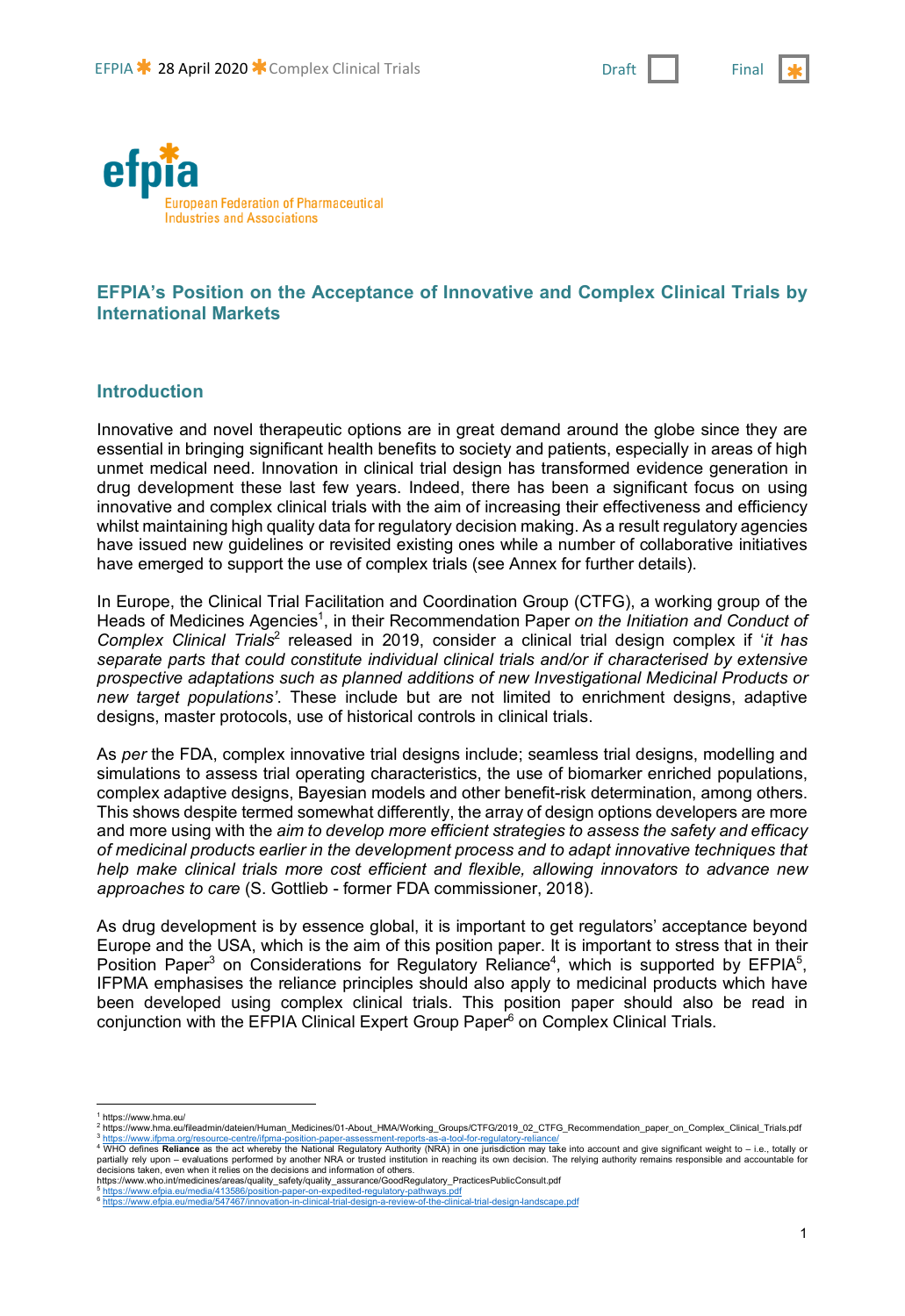## **EFPIA recommendations for the acceptance of Complex Clinical Trials by International Markets**

Regulators face significant challenges as treatments become more innovative and scientific development becomes more tailored. Aligned and science-driven regulatory standards provide assurance of quality, safety, and efficacy and are important in making treatments available in a timely fashion. Equally important are efficient regulatory pathways that enable good decision making and optimal use of limited agency and industry resources.

When a regulatory agency is considering a product that has already been approved by another agency, such as EMA or US FDA, addresses a medical need and for which approval may be based on the use of novel evidence generation tools and methods, the following should always be considered in order to expedite the approval and speed up the availability of the new therapy to local patients:

• Rely on the reference agency assessment obtained by complex clinical trials and perform an abbreviated review focussing on the applicability of the results to the local population and health care system, with consideration of ethnic factors where appropriate.

For agencies seeking to develop a complex clinical trial regulatory framework:

- Seek to harmonise national requirements with existing recommendations or regulatory pathways available globally for such trials;
- Provide engagement opportunity during drug development and review to discuss specific local requirements, if appropriate;
- Ensure appropriate resources, capacity and expertise for communication and support during product development and review.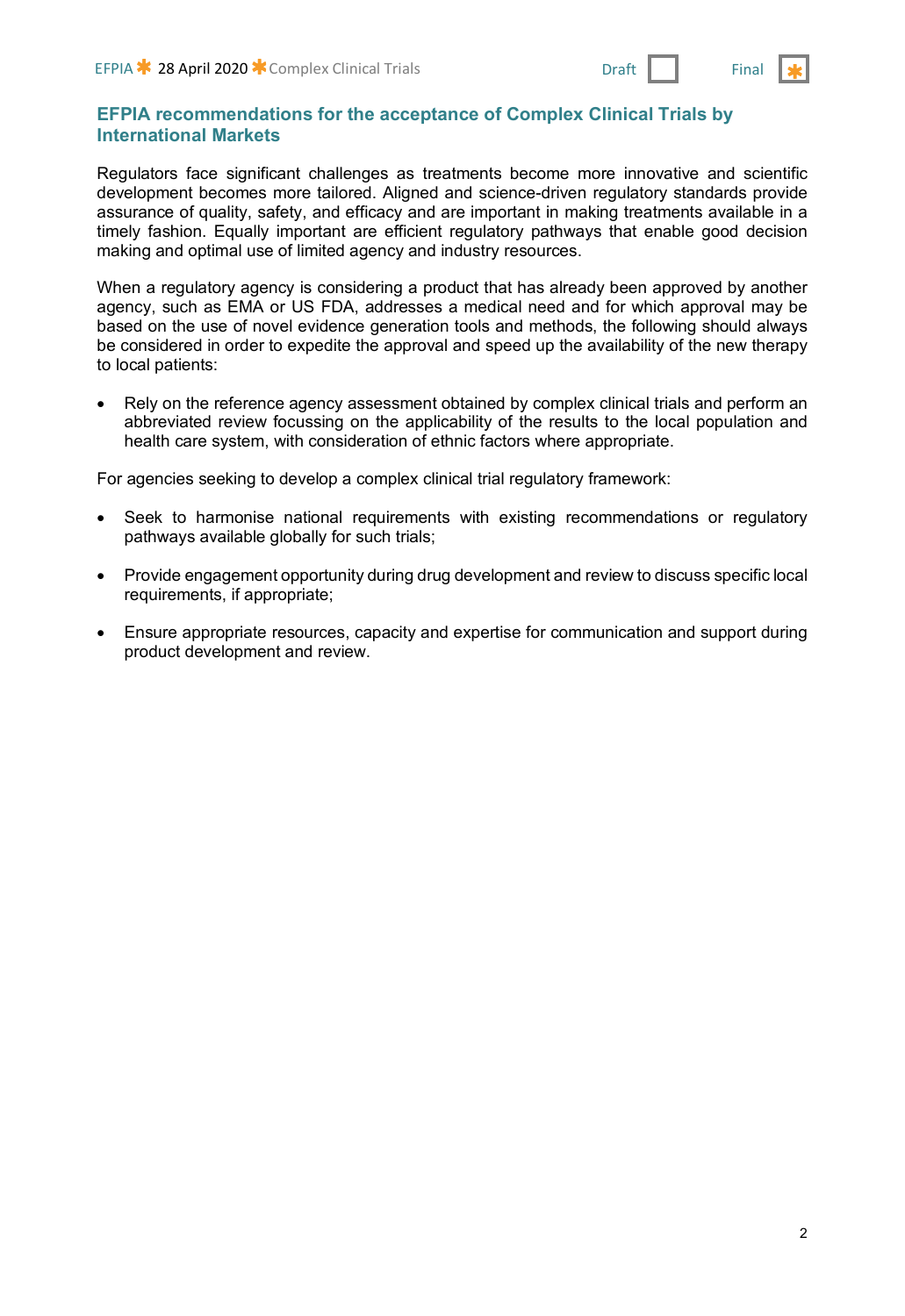

#### **Annex**

## **Existing guidances and initiatives**

Some Regulatory Authorities have already established regulatory pathways to optimise drug development through the use of complex clinical trials and are increasingly supporting the use of such trials. The acceptability of data from innovative and complex clinical trials is essential to allow new medicines, including personalised medicine to be available as treatment options for patients in great needs. There has been and there will be significant interactions between Industry, regulators and other stakeholders on guidelines, recommendations and best practices for the appropriate use of innovative clinical trial designs.

- In 2007, the European Medicines Agency (EMA) released a '*Reflection Paper<sup>7</sup> on Methodological Issues in Confirmatory Trials Planned with an Adaptive Design*'. In April 2009, EMA and EFPIA held a second workshop8 on '*adaptive designs in confirmatory trials*', including seamless adaptive Phase II/III trials, with the objective to illustrate the application of "Good Adaptive Practices" through presentations and discussions of case studies. The workshop was also the opportunity for the FDA to share their draft guidance for medicines and biologics.. Also in 2010, the Japanese Pharmaceutical and Medicines Device Agency (PMDA) issued their own guidance $9$  on the same topic.
- In 2016, the EMA organised a workshop on single-arm trials in oncology<sup>10</sup> to explore the views of various stakeholders groups and discuss the need for further regulatory guidance with the ultimate aim of optimising the development of new cancer treatments in situations where patients have no treatment option or where the conduct of standard trials with a comparative arm is difficult, such as in rare cancers or selected populations.
- In August 2018, FDA established a Complex Innovative Trial Design Pilot Meeting Program<sup>11</sup> to support the goal of facilitating and advancing the use of novel complex clinical trial designs. Also in 2018, FDA issued draft guidance on '*Master Protocols: Efficient Clinical Trial Design Strategies to Expedite Development of Oncology Drugs and Biologics*' 12.
- In 2017, in both Europe and the US, the use of extrapolation and modelling and simulation (M&S) was explored further in various fora and workshops together with PMDA and Health Canada and led in 2018 to the release of the EMA Reflection Paper<sup>13</sup> on the use of *extrapolation in the development of medicines for paediatrics*, and to the revision of the ICHE11(R1) paediatric guideline<sup>14</sup>.
- More recently, in November 2019 an expert working group has been established by ICH to develop harmonised guidance and key principles for adaptive designs as detailed in their E20 Concept Paper<sup>15</sup>.

In addition to regulatory guidance documents, a number of initiatives are exploring the concept of complex trial designs. Among them, the IMI EU-Pearl project and the EU FP7 ASTERIX project:

• Through the Innovative Medicine Initiative<sup>16</sup>, known to be world's biggest public-private partnership in the life sciences, between the European Union (represented by the EU Commission) and the European pharmaceutical industry (represented by EFPIA), the IMI

 $\overline{\phantom{a}}$ <sup>7</sup> https://www.ema.europa.eu/en/documents/scientific-guideline/reflection-paper-methodological-issues-confirmatory-clinical-trials-planned-adaptive-design\_en.pdf

<sup>&</sup>lt;sup>8</sup> https://www.ema.europa.eu/en/events/european-medicines-agencyeuropean-federation-pharmaceutical-industries-associations-second-workshop<br><sup>9</sup> https://www.sciencedirect.com/science/article/pii/S0924977X10001902?via%3Dihub

<sup>10</sup> https://www.ema.europa.eu/en/events/workshop-single-arm-trials-oncology<br>11 https://www.fda.gov/drugs/development-resources/complex-innovative-trial-designs-pilot-program

<sup>&</sup>lt;sup>12</sup> https://www.fda.gov/media/120721/download<br><sup>13</sup> https://www.ema.europa.eu/en/documents/scientific-guideline/adopted-reflection-paper-use-extrapolation-development-medicines-paediatrics-revision-1\_en.pdf

<sup>14</sup> https://database.ich.org/sites/default/files/E11\_R1\_Addendum.pdf <sup>15</sup> https://database.ich.org/sites/default/files/E20\_FinalConceptPaper\_2019\_1107\_0.pdf

<sup>16</sup> https://www.imi.europa.eu/